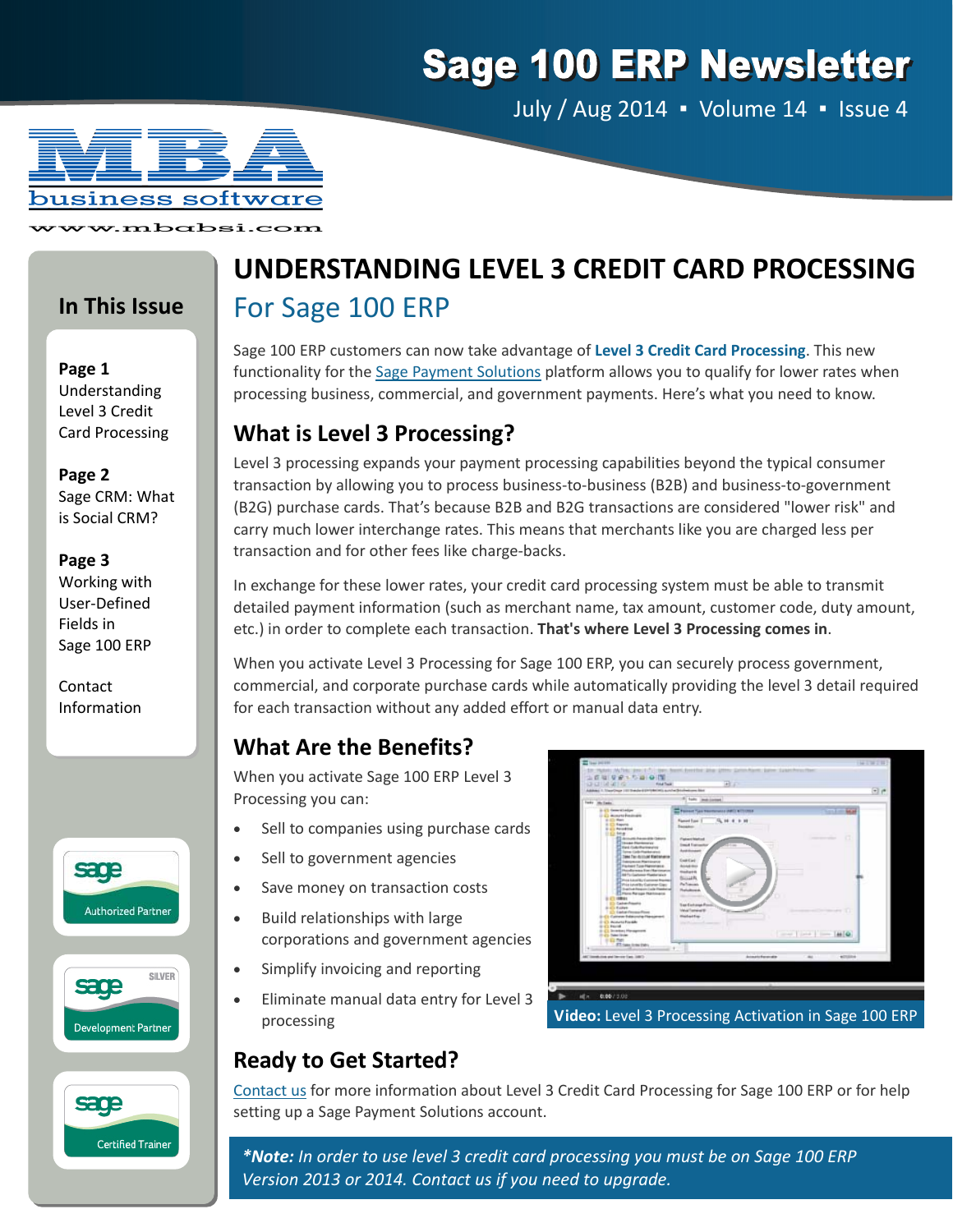

# **Spotlight On: CRM What is Social CRM?**

Successful companies are increasingly using tools like Sage CRM to develop and manage customer relationships. But if you only focus on your own internal CRM data, you could be missing opportunities online. Nowadays, more consumers are using social media to research products, ask questions, and solicit recommendations from their social networks.

So we want to introduce you to the concept of **Social CRM**. Combining social media conversations with your in‐house CRM data to help uncover new opportunities.

#### **What is Social CRM?**

Social CRM is often used as a synonym for social media monitoring, where a company monitors services like Twitter, Facebook, and LinkedIn for relevant mentions of their business or product.

But Social CRM is more than just monitoring what people are saying. It makes customer conversations on social media a part of your traditional business activities by combining it with traditional CRM tools like Sage CRM.

It's important to note that Social CRM is not a new idea that is going to replace a traditional CRM system, but an evolution and extension of how CRM is used.

#### **Benefits of Social CRM**

Benefits of Social CRM can include:

- **360**° **View of Customers** ‐ Track it all, from basic cus‐ tomer data to email, sales calls, and social interactions.
- **Respond Faster** ‐ Deliver timely responses and solve customer issues quickly using social channels.
- **Drive Revenue** ‐ Leverage "social prospecting" to pick up on conversations and take advantage of potential revenue opportunities you might otherwise miss.
- **More Targeted Marketing** ‐ Know which social sites your customers are using and what they are looking for to develop more targeted marketing campaigns.



### **How Sage CRM Can Help**

**Sage CRM** integrates with the top social media networks, such as **Facebook**, **LinkedIn**, and **Twitter**, so that you can engage consumers and monitor competitors online.

Another recently‐added social feature in Sage CRM is the integration with **Yammer** ‐ a private social network that allows your company to collaborate across departments and office locations.

These integrations make it easy to leverage the wealth of valuable customer and prospect data on social media and combine it with your traditional Sage CRM data to unlock opportunity and insight that drives competitive advantage.

### **Getting Started with Social CRM**

[Contact](mailto:Info@mbabsi.com?subject=Getting%20Started%20with%20Social%20CRM) us for more information about Sage CRM or for help unlocking Social CRM functionality.



**Want to Learn More?** Click to download "**Making Every Customer [Conversati](http://www.sagecrm.com/resources/downloads/pubData/source/Social-CRM-whitepaper-v1.5.pdf)on Count:** A Practical Guide to Social CRM"